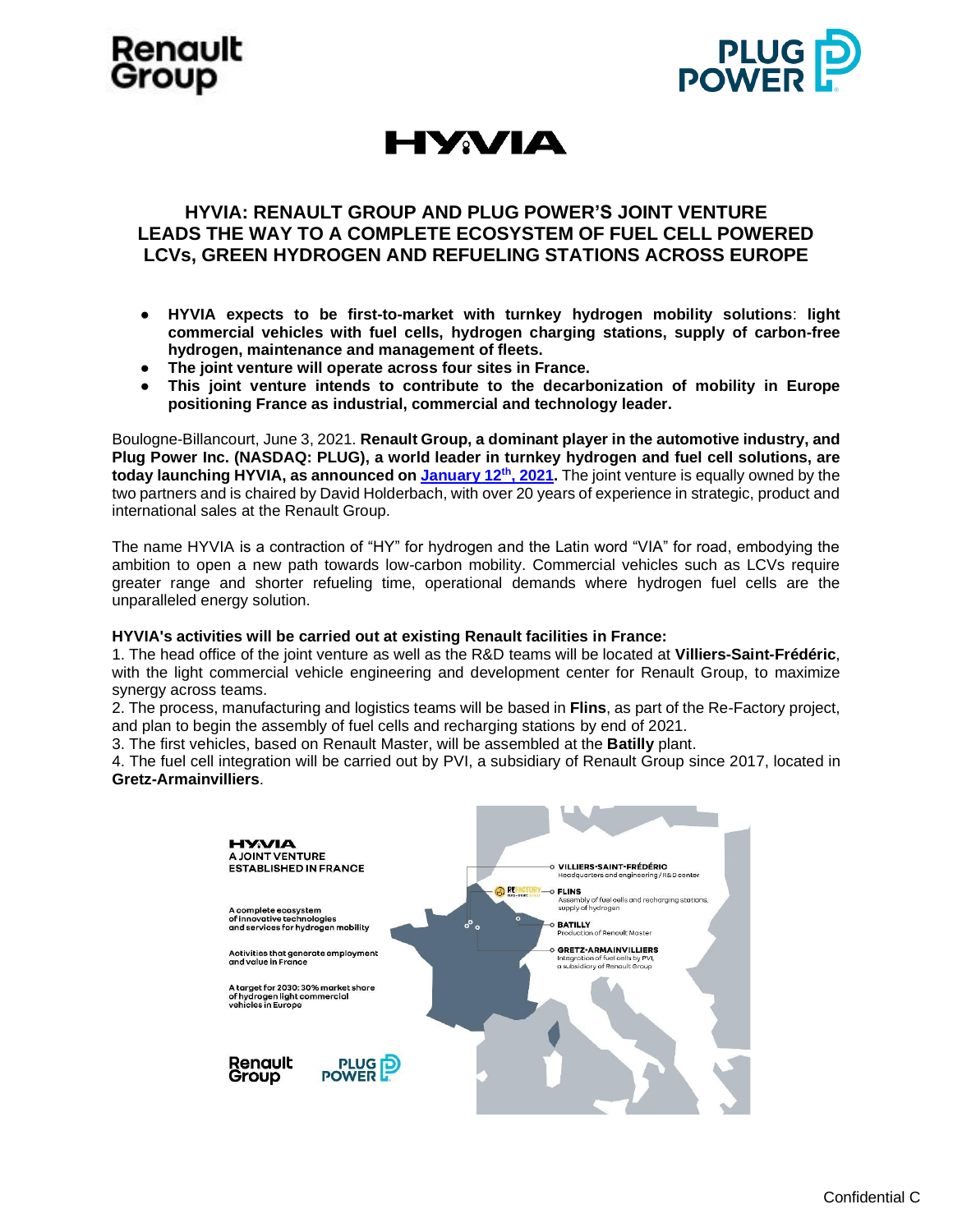# Renault Group



The HYVIA integrated hydrogen technology complements Renault's E-TECH technology, increasing vehicle range to 500 km with rapid recharging time of 3 minutes. These advantages are particularly wellsuited to certain uses of light commercial vehicles while simultaneously addressing the regulatory challenges of decarbonizing city centers.

The first three fuel cell vehicles brought to market by HYVIA will be **based on the Renault Master** platform and should be available in Europe by end of 2021 and accompanied with the deployment **of charging stations and the supply of green hydrogen:**

- Transport of goods: **Van version** and **Chassis cab version for large volumes**.

- Transport of people: **City bus version.**

*"As a pioneer in new energies and the European leader in electric light commercial vehicles, Renault Group is pursuing its objective of having the greenest mix on the market by 2030 with the creation of HYVIA. This joint venture integrates the entire hydrogen mobility ecosystem in a unique way, from the vehicle to*  infrastructure and turnkey services for customers. The development of this cutting-edge technology will *enable us to strengthen our industrial base and set up new value-generating activities in France in this promising segment", said* Luca de Meo, CEO Renault Group

*"Plug Power is a leader in solutions serving the hydrogen ecosystem, with over 40,000 fuel cell systems deployed, 110 charging stations deployed capable of distributing more than 40 tonnes of hydrogen per day. Plug Power is a technological leader in green hydrogen solutions by electrolysis. With HYVIA, we are bringing hydrogen mobility to France and Europe", said* Andrew Marsh, CEO Plug Power

*"Renault has been a hydrogen pioneer since 2014 with more than a hundred light commercial vehicles on the road. We are excited to join forces with Plug Power with its integrated solutions approach towards green hydrogen. HYVIA is now opening a new path towards decarbonation with a complete offering of hydrogen solutions. HYVIA builds on the complementary skills of Renault Group and Plug Power and will target a 30% marketshare in hydrogen powered light commercial vehicles in Europe by 2030", said* David Holderbach, CEO HYVIA

\*\*\*\*

## **About Renault Group**

Renault Group is at the forefront of a mobility that is reinventing itself. Strengthened by its alliance with Nissan and Mitsubishi Motors, and its unique expertise in electrification, Renault Group comprises 5 complementary brands - Renault, Dacia, LADA, Alpine and Mobilize - offering sustainable and innovative mobility solutions to its customers. Established in more than 130 countries, the Group has sold 2.9 million vehicles in 2020. It employs more than 170,000 people who embody its Purpose every day, so that mobility brings people closer. Ready to pursue challenges both on the road and in competition, Renault Group is committed to an ambitious transformation that will generate value. This is centred on the development of new technologies and services, and a new range of even more competitive, balanced and electrified vehicles. In line with environmental challenges, the Group's ambition is to achieve carbon neutrality in Europe by 2050.

<https://www.renaultgroup.com/en/>

## **About Plug Power**

Plug Power is building the hydrogen economy as a global leading provider of comprehensive hydrogen fuel cell turnkey solutions. Plug Power has deployed over 40,000 fuel cell systems, designed, and built 110 refueling stations that dispense more than 40 tons of hydrogen daily, and is a technology leader in green hydrogen solutions via electrolysis. Present in Europe for more than 10 years, Plug Power has significant references in hydrogen mobility with key European industrials, logistics customers and vehicle manufacturers. Plug Power installed several PEM technology electrolyzers in Germany, France, The Netherlands, and Portugal. The company has deployed more fuel cell systems for electromobility than anyone else in the world. We see ourselves as a truly transatlantic company. Learn more a[t https://www.plugpower.com/.](https://www.plugpower.com/)